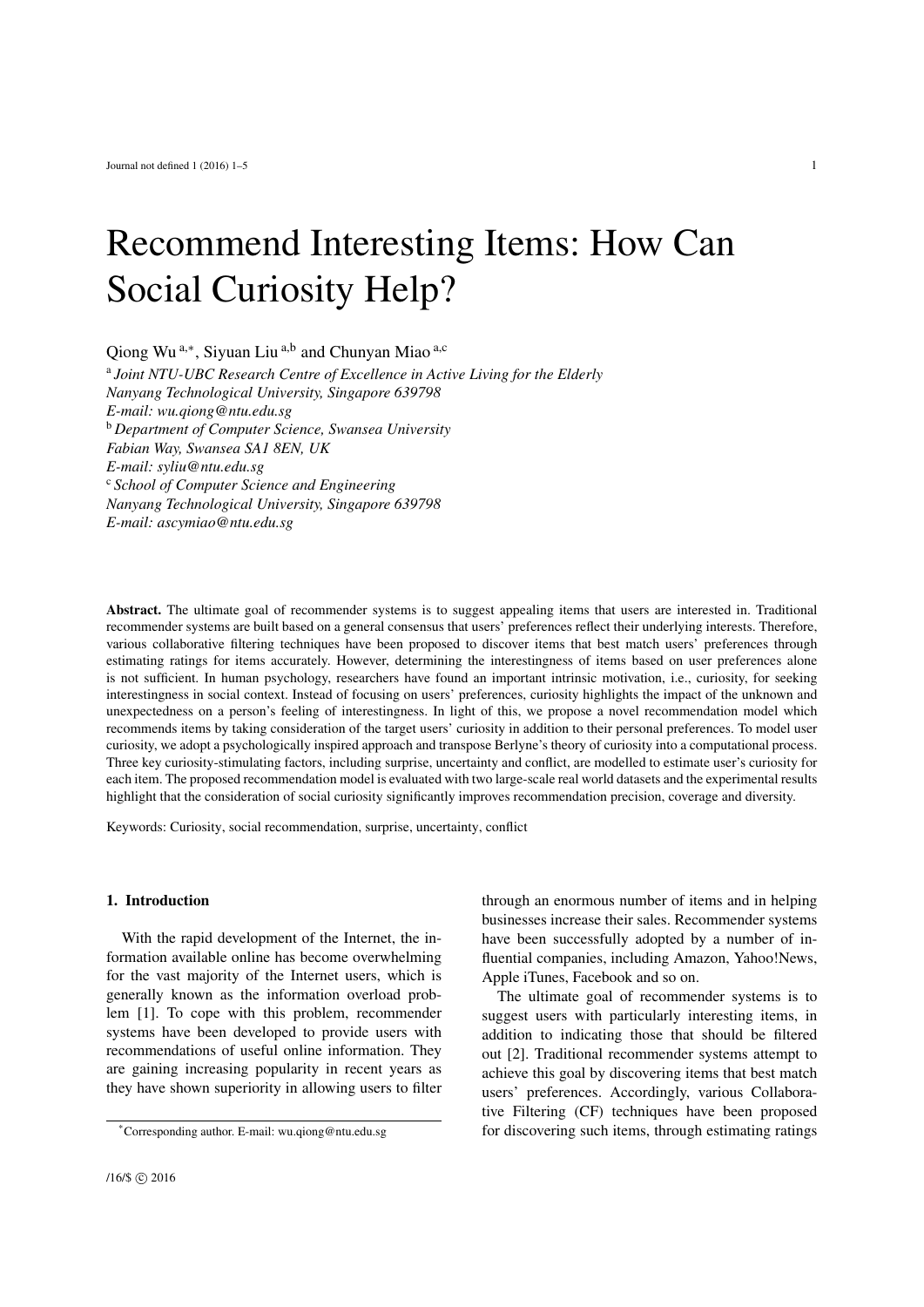for items accurately [3]. However, determining interestingness based on user preferences alone may not be sufficient. For example, traditional recommender systems tend to recommend popular items, due to the wide usage of similarity measures in collaborative filtering [4]. However, it is highly possible that users have already learnt about those popular items from multiple sources, e.g., advertisements, news, or their friends. Hence, recommending those items may not interest users as they already knew them. Even though these items match the users' preferences (with high estimated ratings), the users still lack the motivation to explore.

In order to build a recommendation model that is able to predict interesting items for the users, a good understanding on the factors impacting humans' interest in some particular items is necessary. According to the psychological study of interest, the appraisal of interestingness in human beings is closely related to curiosity, which is an intrinsic motivation driving explorative behaviours [5]. Curiosity is not generally centred around a person's preferences but is more focused on the unknown and unexpectedness in the environment [6]. For example, in real life, we often get curious about the surprising behaviors of our friends. If a friend who hates horror movies suddenly gave good comments to a horror one, we are likely to be surprised by the friend's rating behaviour and become curious about the movie. Alternatively, our curiosity may be aroused due to the feeling of uncertainty when our friends offer greatly varied opinions about a movie. This phenomenon is generally known as social curiosity [7], which is the desire to acquire new information about how other people behave, think, and feel. In light of this, we take a new angle to look at the interestingness of recommendations and introduce social curiosity as a novel dimension of information into recommender systems. To the best of our knowledge, we are the first group to work in this direction.

In order to model user curiosity in the context of social recommendation, we follow Berlyne's theory of curiosity from psychology. Berlyne [8] interprets curiosity as a process of stimulus selection, which means that curiosity can be stimulated externally by stimuli with certain properties. These properties are characterized by a set of variables, including surprise, uncertainty and conflict, etc. Specifically, surprise arises when a person's expectation is violated; uncertainty arises when a person has difficulty selecting a response to a stimulus; and conflict occurs

when a stimulus arouses two or more incompatible responses in a person. We transpose this psychological theory of curiosity into a computational process and determine the value of surprise, uncertainty and conflict for each item. Note that the modeling of surprise and uncertainty has been evaluated in our previous works [9,10], respectively. In this work, Fuzzy Logic [11] is adopted to combine all of the three different sources of stimulation for estimating user curiosity. The interestingness of an item is then evaluated based on both user curiosity and user preference, wherein Weighted Borda Count [12] is adopted to consolidate user curiosity with user preference for producing the final personalized ranking of items.

We explore the impact of social curiosity on personalized ranking of recommended items using three important dimensions of evaluations, including precision, coverage and diversity. More specifically, precision evaluates the ability of a recommender system to recommend items that users will likely to explore [13]; coverage reflects the ability of a recommender system to recommend long-tail items [3]; and diversity measures the ability of a recommender system to recommend idiosyncratic items [14]. To evaluate the performance of our proposed model on these metrics, we conduct extensive experiments on two large-scale real world datasets, i.e., Douban [1] and Flixster [15] with both user-item rating information and social network knowledge (i.e., the friend relationships). The experimental results highlight that the incorporation of social curiosity significantly improves performance on all three metrics, i.e., precision, coverage, and diversity, in comparison to the state-of-the-art methods.

The remaining of the paper is organized as follows: Section 2 discusses the related works to this research from three different perspectives. Section 3 introduces the proposed social curiosity inspired recommendation model in detail. Section 4 presents the experiments with two large-scale real world datasets and discusses the experimental results. Finally, the conclusions are drawn in Section 5.

# 2. Related Works

In this section, we review existing works related to this research in three aspects: (1) traditional versus social recommendation techniques, (2) accuracy versus metrics beyond accuracy, and (3) computational curiosity.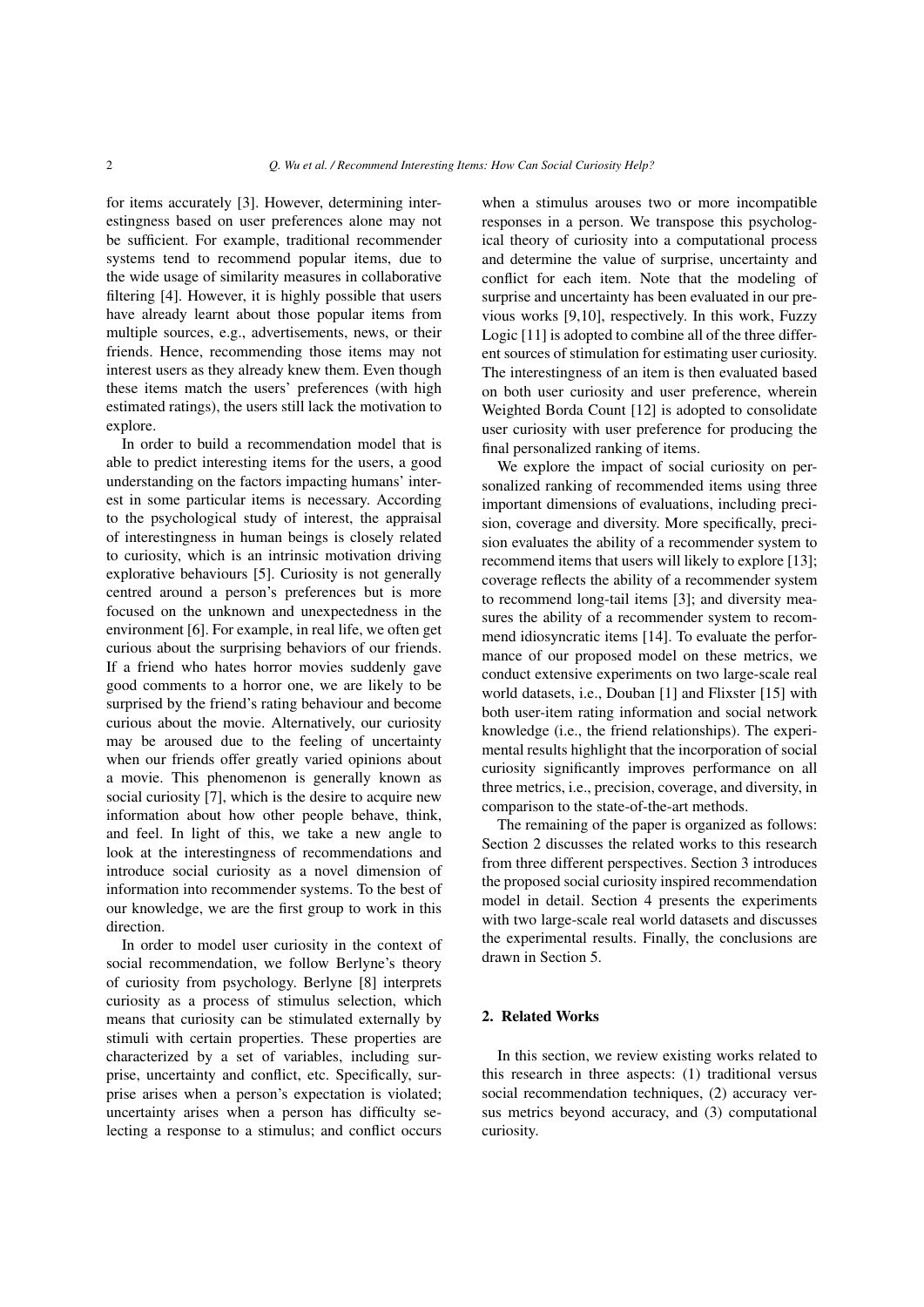#### *2.1. Traditional vs. Social Recommendation*

Traditional recommender systems usually make use of the user-item rating information for recommendation. One popular idea is Collaborative Filtering (CF), which recommends items based on the similarities between users or items. CF approaches can be classified into two main categories: heuristics-based approaches and model-based approaches. Heuristicsbased approaches utilize the ratings of similar users or items to generate predictions, which can be further categorized into user-based [16] and item-based [17] approaches. In contrast, model-based approaches use the observed ratings to train a predictive model, typically through statistical or machine-learning methods, which is then used to predict unknown ratings. One of the model-based approaches, Matrix Factorization, has recently gained popularity in recommender system applications due to high recommendation accuracy and efficiency in dealing with large-scale user-item rating matrices [18].

In real life, we often get recommendations from our friends. However, traditional recommender systems omit the abundant social information among users. With the recent prevalence of social network augmented sites, such as Epinions and Douban, more and more attention has been paid to social recommendations. Recent research in social recommendation utilizes the social relationships among users to improve the recommendation accuracy [15,1,19,20]. Social recommendation approaches can also be classified into heuristics-based approaches and model-based approaches. Heuristics-based approaches usually measure the similarity between two users using the degree of social trust [19]. It is shown to increase the number of predictable ratings without decreasing the overall accuracy. Model-based approaches usually make use of social information to constrain the matrix factorization objective function. In [1], Ma et al. propose social regularization terms to enhance the performance of the matrix factorization algorithm on recommendation accuracy.

Existing social recommendation methods mainly consider two types of social information: trust [19] and friend taste similarity [1]. However, the abundant social information is not limited to these two aspects. In our previous works [9,10], we have introduced another interesting dimension of social information that may impact the performance of a recommender system: social curiosity. Social curiosity focuses on the unknown and unexpectedness in the social contexts, which is closely related to a person's appraisal of interestingness [5]. We specifically use social information to model surprise [9], uncertainty [10], and combines surprise or uncertainty with user preferences to get users' interest for the items in order to make recommendations accordingly.

# *2.2. Accuracy vs. Metrics Beyond Accuracy*

Typical recommender systems attempt to estimate ratings of items accurately based on users' rating history. Accordingly, most researchers focus on improving the recommender systems' prediction accuracy [21,22,23]. However, accuracy alone may not be sufficient to meet users' satisfaction and hence, in recent years, researchers have shown growing interest in studying other metrics beyond accuracy [3].

Many studies have pointed out that one of the goals of recommender systems is to provide users with highly idiosyncratic or personalized items [4,14,24, 25]. With this goal in mind, a lot of works have been proposed to increase the diversity of recommendation lists, usually measured by the dissimilarity between all pairs of recommended items while maintaining an acceptable level of accuracy. Ziegler et al. [25] propose a topic diversification method to balance and diversify personalized recommendation lists in order to reflect users' complete spectrum of interest. Zhang and Hurley [24] treat the goal of maximizing the diversity of the recommendation lists while maintaining an adequate level of similarity to the user's query as a binary optimization problem and explore a solution strategy to this optimization problem by relaxing it to a trust-region problem. Accuracy in many cases grows with the amount of data available. However, when there are huge amounts of data, many algorithms can provide recommendations with high quality, but only for a small portion of the items [3]. In other words, many long-tail items that users may also be interested in can never be recommended. To address this issue, a lot of works have been proposed to improve recommendation coverage, which refers to the percentage of items for which a recommender system is able to generate recommendations [26]. Lekakos and Caravelas [27] use a hybrid approach which combines content-based filtering with collaborative filtering to enhance coverage in a movie recommendation system. Sieg et al. [28] propose a recommendation method with ontology-based user profiles to enhance recommendation coverage. Adomavicius and Kwon [29]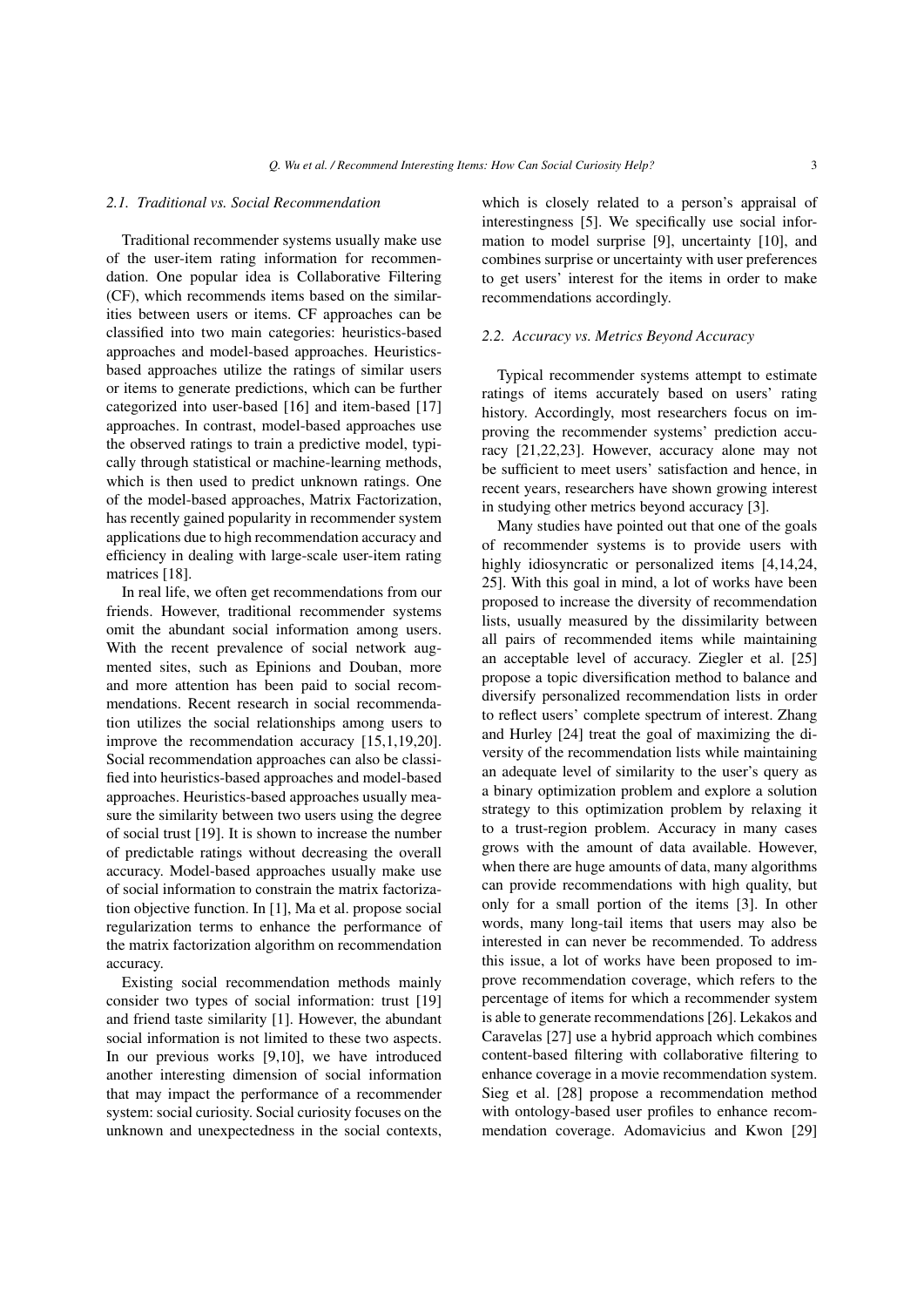propose a set of ranking-based techniques that can generate broader recommendations across all users.

Recent research also shows growing popularity in studying other factors such as novelty and serendipity for recommender systems [30,31,32]. Novel recommendations are usually defined as recommendations of items that are interesting but unknown to the users [16]. In [33], the system explicitly asks users what items they already know to derive novel recommendations in a collaborative filtering framework. Weng et al. [34] adopt taxonomy-based topic detection methods to improve the novelty and quality of recommendations. However, novelty only emphasizes the fact that an item is unknown; it does not consider items that are known but unexpected [29]. Serendipity introduces the concept of unexpectedness and measures how surprising the recommendations are [32]. Iaquinta et al. [30] enhance serendipity in a contentbased recommender system by recommending items whose description is semantically far from users' profiles. Kawamae [31] estimates the surprise of each user when presented recommendations by predicting their purchasing trend based on the purchase history of users with similar preferences. However, the concepts of novelty and serendipity only consider the information with respect to a person's own historical ratings. They do not consider the rating information in a broader social context, which is the focus of our work.

#### *2.3. Computational Curiosity*

In psychology, curiosity is commonly recognized as a critical motivation associated with exploratory behaviors such as exploration, investigation and learning. It is an intrinsic drive towards novelty and interestingness [6]. According to Kashdan [35], curiosity benefits human beings at two levels: at the individual level, curiosity drives personal growth, as an innate love for learning; at the social level, curiosity promotes interpersonal relationships, through infusing passion into social interactions.

Motivated as above, researchers have shown growing interests in modeling a "curious" mechanism similar to human beings in artificial beings, in order to bring about the "curious" effect. Schmidhumber models artificial curiosity in reinforcement learning framework to speed up agent learning and to build unsupervised developmental robotics [36]. Oudeyer et al. develop a curiosity mechanism for robots, which acts as intrinsic motivation to motivate robots to explore into regions with new knowledge [37]. Saunders and Gero develop a curious design agent that can arrange art exhibits to elicit the curiosity of their viewers and provide them with an aesthetically pleasing experience [38]. Wu et al. model curiosity for various types of application agents such as virtual learning companions [39,40], game companions [41] and extreme learning machine classifiers [42], and show positive impact of curiosity on both agents' and human users' learning behaviors. A survey on computational curiosity is available in [6].

Although computational curiosity has been widely studied in various applications, it has not been explored for the social recommendation task. By considering social curiosity in a recommender system, we will better predict a user's interests and recommend items more meaningfully. In this work, we introduce social curiosity as a novel dimension of social information for recommendation tasks and study its impact on the recommendation results through various evaluation criteria, including precision, diversity and coverage.

#### 3. The Proposed Recommendation Model

An overview of the proposed recommendation model is shown in Figure 1. This model takes two inputs: users' historical ratings for items and their friend relationships. Firstly, user preferences are evaluated based on their historical ratings using collaborative filtering. User preferences are estimated as the predicted rating scores for unexperienced items. Secondly, user curiosity is evaluated based on users' own historical ratings and their friends' ratings (supported by friend relationships). To estimate user curiosity, three curiosity-stimulating factors, i.e., surprise, uncertainty and conflict, are evaluated to generate curiosity-stimulating scores, which are then combined to generate curiosity scores for unexperienced items using Fuzzy Logic [11]. Thirdly, user interests are evaluated by consolidating user preferences with user curiosity through weighted Borda count [12]. Finally, personalized ranking of items are recommended to users based on the descending order of interest scores.

# *3.1. User Preferences: Predicted Rating Score*

As reviewed in Section 2.1, various recommendation methods have been proposed to predict user preferences for unexperienced items, e.g., neighborhood based collaborative filtering [16] and matrix factor-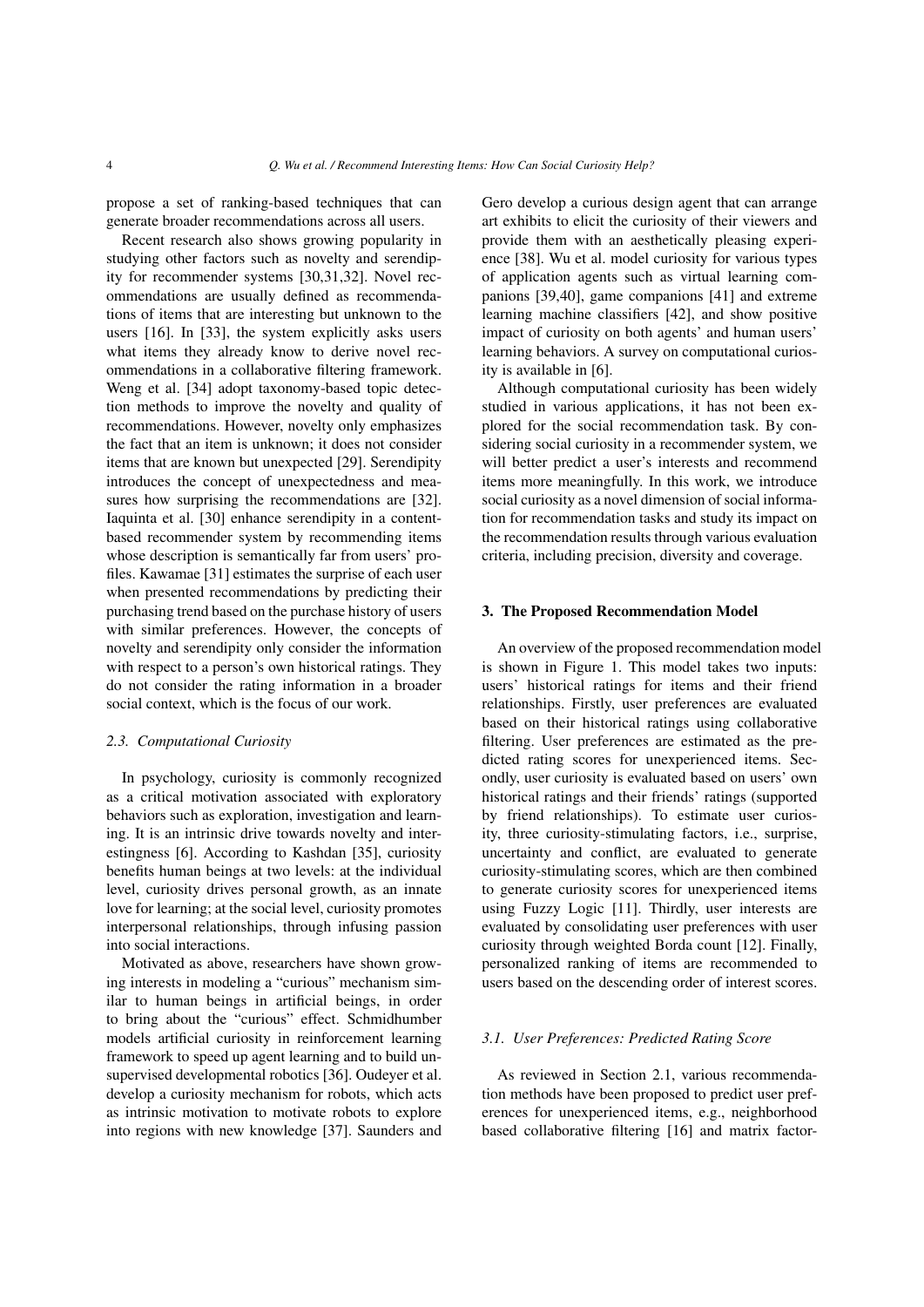

Personalized Ranking of Items

Fig. 1. Overview of the proposed recommendation model

ization [43,44]. In this work, we adopt the Matrix Factorization (MF) method for measuring user preferences, due to its high recommendation accuracy and its efficiency when dealing with large-scale user-item rating matrices. It should be noted that our model could use a different prediction method, if such a method would yield a more accurate result. In other words, our model is not dependent on MF.

The basic MF model maps both users and items to a joint latent factor space of dimensionality *d*, such that user-item interactions are modelled as inner products in that space. Accordingly, each user *u* is associated with a vector  $p_u \in \mathbb{R}^d$ , where the elements in  $p_u$  measure the user's preferences with respect to  $d$ latent factors. Each item *i* is associated with a vector  $q_i \in \mathbb{R}^d$ , where the elements in  $q_i$  measure the item's importance weights for the *d* latent factors.

The preference of target user *u* towards an unexperienced item *i* is measured by a *predicted rating score*, denoted by  $PR(u, i)$ , which is obtained by:

$$
PR(u, i) = p_u^T q_i. \tag{1}
$$

The values in  $p_u$  and  $q_i$  are initially assigned arbitrarily and then iteratively updated by a simple gradient descent technique. For each observed rating  $R(u, i)$ , the latent variable vectors  $p_u$  and  $q_i$  are updated as follows:

$$
p_u \leftarrow p_u + \gamma(\Delta_{ui} \cdot q_i - \lambda \cdot p_u), \tag{2}
$$

$$
q_i \leftarrow q_i + \gamma (\Delta_{ui} \cdot p_u - \lambda \cdot q_i), \tag{3}
$$

where

$$
\Delta_{ui} = R(u, i) - p_u^T q_i. \tag{4}
$$

Here,  $\gamma$  is the learning rate and  $\lambda$  is a regularization parameter to minimize overfitting. The algorithm iterates until an accuracy threshold is reached.

#### *3.2. User Curiosity: Curiosity Score*

In this section, we will first introduce the modeling of the three key curiosity-stimulating factors, i.e., surprise, uncertainty and conflict and then discuss a Fuzzy Logic based method for combining the three different sources of stimulation to generate the estimation of user curiosity for unexperienced items.

#### *3.2.1. Surprise*

Surprise, arising when an expectation is violated, is one of the key factors that stimulate curiosity [8]. This can be readily applied to the social recommendation context: a friend's unexpected rating behaviours create a feeling of surprise, which may then lead to curiosity. For example, if Alice knows that her friend Bob hates horror movies, the incidence of Bob giving a high rating to a horror movie (e.g., House of wax) will likely catch Alice's attention. In order to find out why Bob gave this surprising rating, Alice may become curious to watch this horror movie. Putting this generally, a user *u* will be surprised if a friend *v*'s rating for an item *i* significantly differs from *u*'s expectation of *v*'s preference towards *i*. Hence, surprise could be modelled as the difference between a friend's observed rating for an item and the target user's expectation of the friend's rating for that item.

The target user's expectation of a friend's preference towards an item can be estimated by the predicted rating  $PR(u, i)$  from a predictive model, e.g., neighborhood-based CF or MF. Surprise occurs in two cases: when  $R(v, i)$  is much larger than  $PR(v, i)$ , or when  $R(v, i)$  is much smaller than  $PR(v, i)$ . The former case represents the phenomenon of a friend giving a high rating to something he/she generally does not prefer, i.e., positive surprise, whereas the latter case represents the phenomenon of a friend giving a low rating to something he/she generally prefers, i.e., negative surprise. In real life, people rarely give importance to the negative surprise during a recommendation task because a person's taste in a field he/she likes is often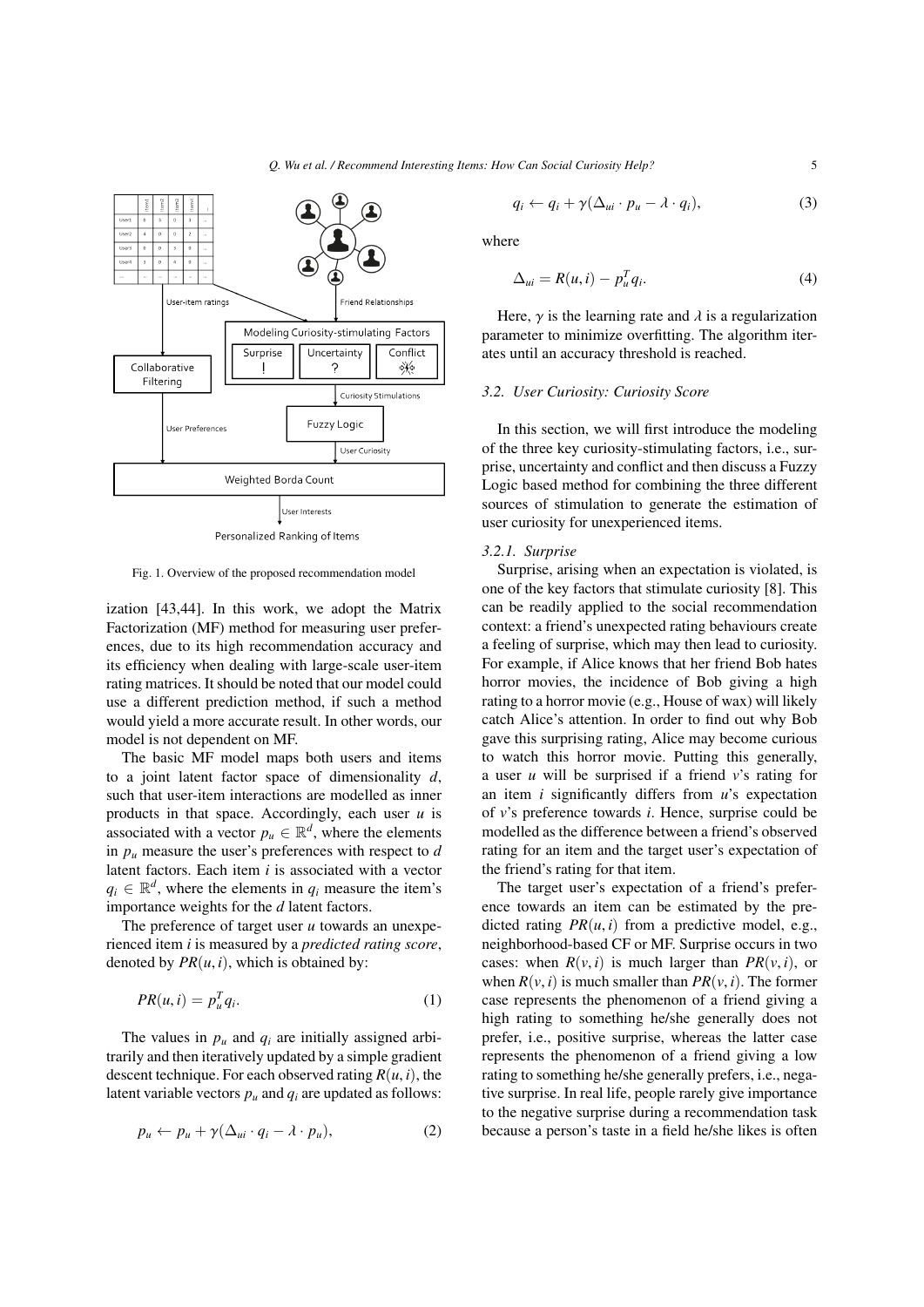trusted by his/her friends. For example, if Bob loves comedy movies and gives a low rating to a particular comedy movie, Alice will likely ignore this movie because she trusts Bob's judgement on such a kind of movies. Hence, we focus on positive surprise and define the surprise caused by a friend *v*'s rating for an item *i*, denoted by  $S(v, i)$ , as follows:

$$
S(v, i) = max\{R(v, i) - PR(v, i), 0\}
$$
 (5)

In this work, we focus on the surprises from directly linked friends. In social network, most users have many friends and it is possible that multiple friends give surprising ratings for the same item. Hence, to model the target user's surprise, two issues should be addressed: (1) how to model a user's responses to the surprising ratings of different friends and (2) how to evaluate a user's surprise when multiple friends give surprising ratings to the same item.

To address the first issue, we propose a *surprise correlation* between two users who are mutual friends, denoted by  $SC(u, v)$ , as follows:

$$
SC(u, v) = 1 - \frac{\sum_{i \in M(u, v)} (\frac{abs(S(u, i) - S(v, i))}{R_m})}{|M(u, v)|}, \quad (6)
$$

where  $M(u, v)$  denotes the set of items that both *u* and *v* have given surprising ratings to,  $|\cdot|$  is the cardinality operator that returns the number of elements in a set, *abs* is the absolute value operator, and  $R_m$  is the maximum rating scale difference for normalization (e.g., if the rating scale is from 1 to 5, then  $R_m = 4$ ).  $SC(u, v)$  takes a value between 0 and 1. A high value for  $SC(u, v)$  indicates that *u*'s historical surprising ratings tend to be similar to *v*'s. Hence, the surprise correlation can be used to predict whether the target user will also be surprised at the items that surprise his/her friend.

To address the second issue, we propose the following strategy for evaluating the target user's surprise towards an item *<sup>i</sup>*, denoted by the *surprise score S S* (*u*, *<sup>i</sup>*), as follows:

$$
SS(u, i) = \frac{\sum_{v \in F_s(u)} SC(u, v) \cdot S(v, i)}{|F_s(u)|}, \qquad (7)
$$

where  $F_s(u)$  is the set of *u*'s friends who give surprising ratings for item  $i$  and  $|\cdot|$  returns the cardinality of a set. Eq. (7) represents an *average* strategy: it takes the average curiosity response aroused by the friends' surprising ratings.

#### *3.2.2. Uncertainty*

In social recommendation context, a user's feeling of uncertainty is often elicited by the variety of ratings given by his/her friends. This kind of uncertainty can be modelled by Shannon entropy [45]. Specifically, suppose a user *u* has a finite set of friends  $F(u)$ , and a discrete rating scale of *r* levels is allowed in the rating system. Let  $c_j^u(i)$  ( $j \in [1, 2, \dots, r]$ ) represent the count<br>of ratings given to an item *i* by *u*'s friends on the *i*th of ratings given to an item *i* by *u*'s friends on the *j*th level of the rating scale. The probability of *u* expecting a rating of *j* from his/her friends for item *i* is given by:

$$
p(u, i, j) = \frac{c_j^u(i)}{\sum_{j=1}^r c_j^u(i)}.
$$
\n(8)

According to Shannon entropy, *u*'s feeling of uncertainty for item *i* due to the diverse ratings provided by *u*'s friends is given by:

$$
SE(u, i) = -\sum_{j=1}^{r} p(u, i, j) \log p(u, i, j).
$$
 (9)

A higher value of  $SE(u, i)$  indicates that *u* is more uncertain about *i*. Besides the variety of ratings given by *u*'s friends, *u*'s interest for an item *i* is also influenced by the total number of ratings provided by *u*'s friends. Intuitively, when the rating varieties of two movies are the same, the user will be more attracted to the one that is more popular among his/her friends. For example, a movie that aroused disputation among a large number of friends will be more curiosityeliciting than the one that aroused disputation between only two friends. Comparing with the former case, the latter case represents a situation that the uncertainty about the rating distribution of an item is high due to the lack of evidence. Such kind of uncertainty can be modelled by the Dempster-Shafer theory and Subjective Logic [46]. Accordingly, the uncertainty of *u* for *i*'s rating distribution is given by:

$$
DS(u, i) = \frac{r}{\sum_{j=1}^{r} c_j^u(i) + r}.
$$
 (10)

A lower value of  $DS(u, i)$  indicates a higher certainty about the distribution of ratings given by *u*'s friends for *i*, and one step further, it demonstrates that more evidence is available for supporting the great variety of opinions. Hence, *u*'s feeling of uncertainty elicited by the variety of ratings should decrease when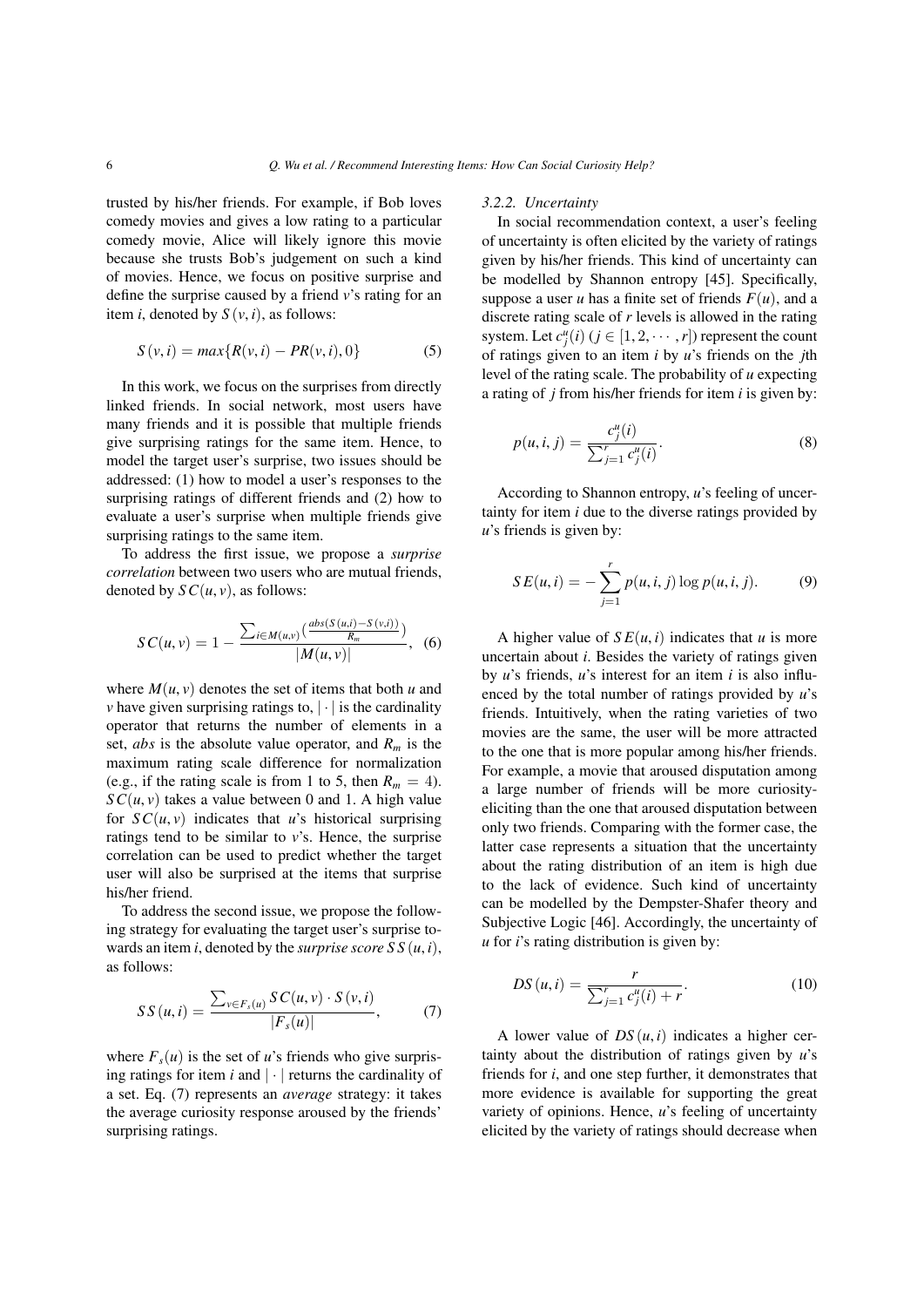$DS(u, i)$  increases. Therefore, we define  $US(u, i)$  as follows:

$$
US(u, i) = (1 - DS(u, i)) \cdot SE(u, i).
$$
 (11)

Therefore,  $US(u, i)$  is the *uncertainty score* representing *u*'s uncertainty for item *i* caused by friends' rating information.

# *3.2.3. Conflict*

Uncertainty evaluates the variety of ratings given by friends for a movie through observing the rating distribution over all rating scales. Conflict, on the other hand, evaluates the variety of ratings given by friends for a movie through the amount of variations among those ratings. For example, assume movie *i* received ratings of 1 and 5 from two friends and movie *j* received ratings of 3 and 4 from two friends, according to Eq. (11), the uncertainty scores for *i* and *j* are equal. However, it can be seen that friends' dispute for *i* is much higher than *j* since the ratings given for *i* is more polarized.

We use standard deviation of friends' ratings to model their conflict. In statistics, standard deviation is used to quantify the amount of variation or dispersion of a set of values, which captures the variety of ratings among friends. Hence, we define the *conflict score*  $CS(u, i)$ , representing the conflict among ratings given by *u*'s friends to *i*, as follows:

$$
CS(u,i) = \sqrt{\frac{\sum_{v \in F(u)} (R(v,i) - \overline{R}(v,i))^2}{|F(u)|}}, \quad (12)
$$

where  $F(u)$  is the set of friends of *u* and  $\overline{R}(v, i)$ represents the mean value of all *u*'s friends' ratings.

#### *3.2.4. Curiosity*

We have modelled three curiosity-stimulating factors, i.e., surprise, uncertainty and conflict. In this section, the three curiosity-stimulating factors are combined to estimate a user's curiosity for an item. As curiosity is a psychological concept, determining the contributing weight for each curiosity-stimulating factor is not a simple task. We propose to use Fuzzy Logic to estimate curiosity from the three sources of stimulation, as Fuzzy Logic has the advantage of incorporating human knowledge into the machine inference process, by allowing human to define a set of fuzzy rules that are understandable to both human and machines. For example, a fuzzy rule is given as follows: *IF the surprise is HIGH AND the uncertainty is HIGH*



Fig. 2. Fuzzy logic system with fuzzifier and defuzzifier [47].

*AND the conflict is HIGH, THEN the curiosity of the user is VERY HIGH.* With a set of such rules, the fuzzy inference system can make fairly reasonable inference without a precise description of the real world.

A typical Fuzzy Logic system with fuzzifier and defuzzifier is shown in Figure 2. Firstly, a crisp (realvalued) input value *x* is transformed into fuzzy sets in the input space *X* through a fuzzifier. Then, based on predefined rules, the fuzzy inference engine transforms the fuzzy sets in  $X$  into fuzzy sets in the output space *Y*, which are eventually transformed into a crisp output *y* through the defuzzifier.

Fuzzy Logic system is adopted in this work to estimate user's curiosity for an unexperienced item using the three sources of stimulation. Therefore, the input for the fuzzy logic system is represented by a 3-tuple, denoted as  $\langle x_1, x_2, x_3 \rangle$ , where  $x_1, x_2, x_3$ and *x*<sup>3</sup> are variables representing scores of surprise, uncertainty, and conflict, respectively.

For a Fuzzy Logic system to work, firstly, we need to define the fuzzy sets in the input and output space. Each fuzzy set is associated with a Membership Function (MF), which describes how much a real-value input belongs to a fuzzy set. Currently, each  $x_i$  ( $i =$ <sup>1</sup>, <sup>2</sup>, <sup>3</sup>) is associated with three fuzzy sets: low (L), medium (M) and high (H). We adopt Gaussian MF to define the fuzzy sets, expressed as follows:

$$
\mu_{X_i^d}(x_i) = e^{-\left(\frac{x_i - \bar{x}_i^d}{\sigma_i^d}\right)},\tag{13}
$$

where  $X_i^d$  (*i* = 1, 2, 3 and *d* = L, M, H) represents a<br>fuzzy set e.g.  $X^d$  is the fuzzy set of low uncertainty fuzzy set, e.g.,  $X_i^d$  is the fuzzy set of *low uncertainty* when  $i = 2$  and  $d = L$ . The value of  $\mu_{X_i^d}(x_i)$  describes to what extent  $x_i$  belongs to  $X_i^d$ , and  $\overline{x}_i^d$  and  $\sigma_i^d$  are the constant mean and standard deviation for the Gaussian constant mean and standard deviation for the Gaussian MF.

The output *y*, representing curiosity in our case, is associated with 5 fuzzy sets: very low (VL), low (L), medium (M), high (H), and very high (VH). The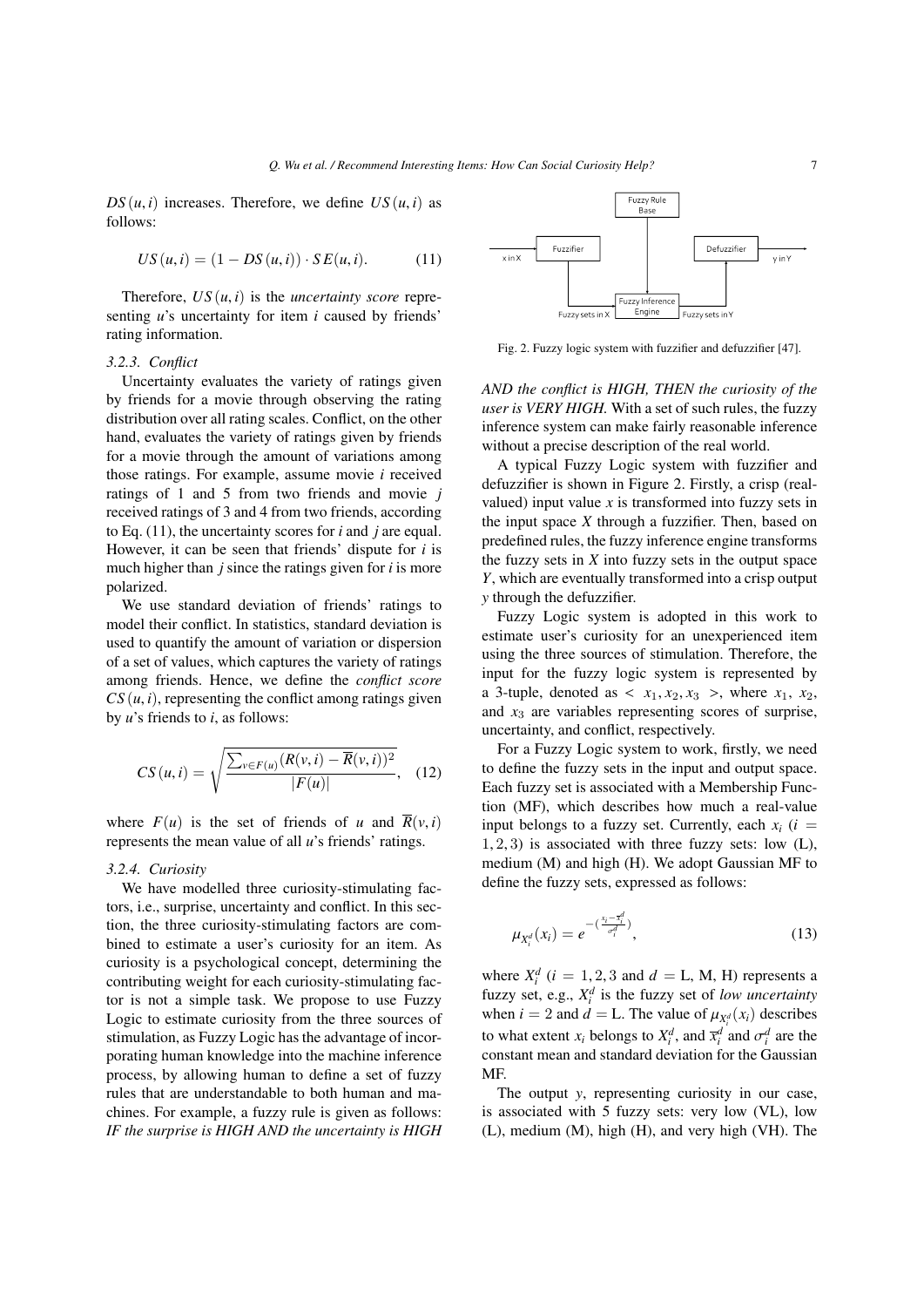Table 1 Fuzzy Inference Rules

| Rule           | $x_1$ | $x_2$ | $x_3$ | y  | Rule | $x_1$ | $x_2$ | $x_3$ | y  |
|----------------|-------|-------|-------|----|------|-------|-------|-------|----|
| 1              | Н     | Н     | Н     | VH | 15   | L     | M     | Н     | М  |
| $\overline{c}$ | M     | H     | H     | Н  | 16   | H     | L     | M     | M  |
| 3              | Н     | H     | M     | H  | 17   | M     | L     | H     | М  |
| 4              | Н     | М     | Н     | H  | 18   | L     | L     | Н     | М  |
| 5              | Н     | M     | М     | Н  | 19   | Н     | L     | L     | L  |
| 6              | M     | М     | H     | H  | 20   | L     | Н     | L     | L  |
| 7              | М     | H     | M     | Н  | 21   | L     | M     | M     | L  |
| 8              | L     | H     | H     | H  | 22   | M     | L     | M     | L  |
| 9              | Н     | L     | H     | H  | 23   | M     | M     | L     | L  |
| 10             | Н     | H     | L     | Н  | 24   | L     | L     | M     | L  |
| 11             | M     | М     | M     | M  | 25   | M     | L     | L     | L  |
| 12             | М     | Н     | L     | М  | 26   | L     | M     | L     | L  |
| 13             | L     | H     | М     | M  | 27   | L     | L     | L     | VL |
| 14             | Н     | M     | L     | M  | ٠    | ٠     | ٠     | ٠     | ٠  |

corresponding Gaussian MFs for the 5 fuzzy sets are as follows:

$$
\mu_{Y^d}(y) = e^{-\left(\frac{y-\overline{y}^d}{\sigma_y^d}\right)},\tag{14}
$$

where  $Y^d$  ( $d = \text{VL}$ , L, M, H, VH) represents a fuzzy set, e.g.,  $Y^d$  is the fuzzy set of *low curiosity* when  $d =$ L, and  $\overline{y}^d$  and  $\sigma_y^d$  are the constant mean and standard deviation for the Gaussian MF deviation for the Gaussian MF.

Next, we need to define the rules following which the Fuzzy Logic system makes inference. We currently define 27 rules as shown in Table 1. Each combination of  $x_1, x_2, x_3, y$  in Table 1 is a rule defined by human experts. For example, the 1st rule is: *IF*  $x_1$  *is* H, and  $x_2$ *is* H*, and x*<sup>3</sup> *is* H*, THEN y is* VH, which is interpreted as *IF the surprise is HIGH AND the uncertainty is HIGH AND the conflict is HIGH, THEN the curiosity of the user is VERY HIGH.*

Once the fuzzy sets and rules are defined, the fuzzy logic system works as follows. Firstly, the fuzzy logic system receives a real-valued input  $x^* = \langle x_1^*, x_2^*, x_3^* \rangle$ ,<br>where  $x^* \leq x^*$  represent the surprise score  $S(S(u, i))$ where  $x_1^*, x_2^*, x_3^*$  represent the surprise score  $SS(u, i)$ ,<br>uncertainty score  $US(u, i)$  and conflict score  $CS(u, i)$ uncertainty score  $US(u, i)$  and conflict score  $CS(u, i)$ from the target user *u* towards an unexperienced item  $i$ . This real-valued input is mapped to a fuzzy set  $X'$ in the input space *X* through a Gaussian fuzzifier. The MF for  $X'$  is as follows:

$$
\mu_{X'}(x) = e^{-\left(\frac{x_1 - x_1^*}{a_1}\right)^2} \times e^{-\left(\frac{x_2 - x_2^*}{a_2}\right)^2} \times e^{-\left(\frac{x_3 - x_3^*}{a_3}\right)^2},
$$
 (15)

where  $x_1^*$ ,  $x_2^*$ ,  $x_3^*$  are adopted as the centers for each Gaussian function and  $a_1$ ,  $a_2$ , and  $a_3$  are constants satisfying the following condition to suppress noise:

$$
a_i \gg \sigma_i^d,\tag{16}
$$

for all  $d = L$ , M, H, where  $i = 1, 2, 3$ .

Then, the product fuzzy inference engine is equipped to infer the output fuzzy set  $Y'$  based on  $X'$  and the fuzzy rules, as follows:

$$
\mu_{Y'}(y) = \max_{l=1}^M \left[ \prod_{i=1}^3 e^{(-\frac{x_{ip}^l - \bar{x}_i^l}{\sigma_i^l})^2} e^{(-\frac{x_{ip}^l - x_i^*}{a_i})^2} \mu_{Y^l}(y) \right], (17)
$$

where

$$
x_{iP}^l = \frac{a_i^2 \overline{x}_i^l + (\sigma_i^l)^2 x_i^*}{a_i^2 + (\sigma_i^l)^2},
$$
\n(18)

for  $i = 1, 2, 3$ .  $M = 27$  is the number of rules.  $\overline{x}_i^j$  and  $\overline{x}_i^j$  are the mean and standard deviation of the Gaussian  $\overline{MF}$  for the fuzzy set of  $x_i$  in the *l*th rule.  $Y^l$  is the fuzzy  $\mathbf{I}_i^l$  are the mean and standard deviation of the Gaussian set of *y* in the *l*th rule. For example, if  $l = 1$ , according to Rule 1 in Table 1,  $\bar{x}_1^l$  and  $\sigma_1^l$  are the mean and standard deviation of the Gaussian ME corresponding standard deviation of the Gaussian MF corresponding to the fuzzy set H for  $x_1$  and  $Y^l$  is the fuzzy set VH for *y*.

Finally, the widely used center average defuzzifier is adopted to transform the output fuzzy set  $Y'$  to a real value *y* ∗ as follows:

$$
y^* = \frac{\sum_{l=1}^{M} \omega_l \bar{y}^l}{\sum_{l=1}^{M} \omega_l},
$$
\n(19)

where  $\bar{y}^l$  is the center of the output fuzzy set in the *l*th rule, and  $\omega_l$  is its height [47]. The output *y*<sup>\*</sup><br>is the *curiosity score* from the target user *u* to the is the *curiosity score* from the target user *u* to the unexperienced item *i*.

# *3.3. User Interests: Interest Score*

A highly curiosity-stimulating item may not finally elicit a user's interest unless the user is in favor of that item to some extent. For example, a user who is scared to watch horror movies may be indifferent to a horror movie no matter how surprisingly discussed among his/her friends. Hence, it is necessary to generate a recommendation list that consolidates both users' preference and curiosity.

To reflect both user preference and user curiosity in the recommendation lists, we assume two voters, one ranking items solely based on user preference and the other ranking items solely based on user curiosity. Then, we adopt a weighted Borda count [12], a classic election method, to combine the rankings provided by the two voters. Specifically, suppose there are *n* items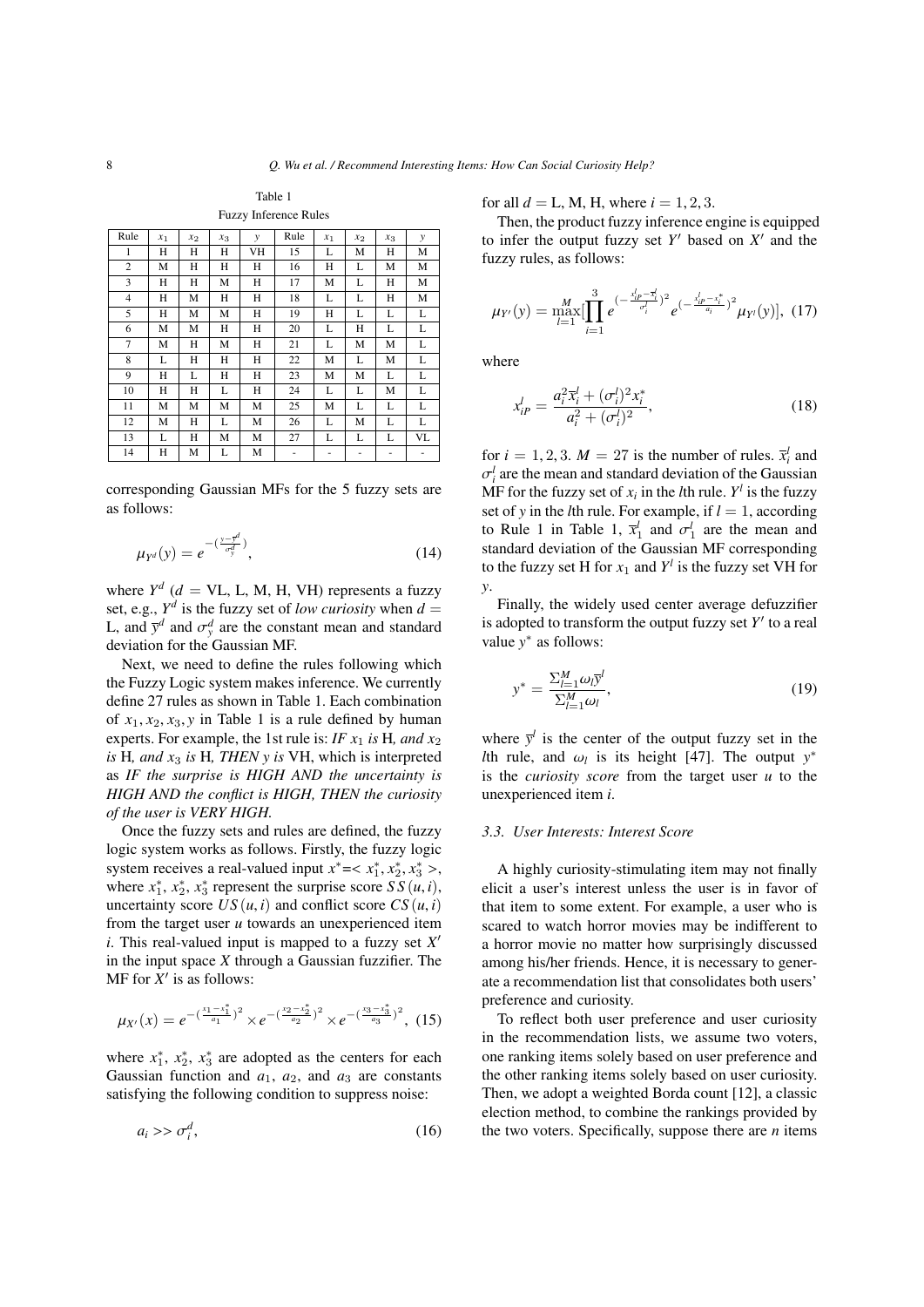that have not been experienced by the target user *u*.  $L_p(u)$  is the ranking list of the *n* items provided by the first voter, based on the descending order of predicted rating scores.  $L_c(u)$  is the ranking list of the *n* items provided by the second voter, based on the descending order of curiosity scores. For an item *i*,  $rank(L_p(u), i)$ and  $rank(L_c(u), i)$  represent the ranking position of *i* in  $L_p(u)$  and  $L_c(u)$  respectively. Borda count assigns two scores to *i* based on its ranking position in the two lists:

$$
Score_p(u, i) = n - rank(L_p(u), i) + 1;
$$
  
\n
$$
Score_c(u, i) = n - rank(L_c(u), i) + 1,
$$
\n(20)

where  $Score_p(u, i)$  and  $Score_c(u, i)$  are obtained using  $L_p(u)$  and  $L_c(u)$ , respectively. With this scheme, the item ranked first in each list will receive a score of *n* and the item ranked last in each list will receive a score  $\alpha$ f 1.

A weighted sum of  $Score_p(u, i)$  and  $Score_c(u, i)$ gives the combined opinion from both user preference and user curiosity for generating the *interest score IS* :

$$
IS(u, i) = (1 - \omega) \cdot Score_p(u, i) + \omega \cdot Score_c(u, i), (21)
$$

where  $\omega$  is the weight for balancing between user preference and user curiosity. A high value of  $\omega$  indicates more consideration of user curiosity for recommendation. Finally, items are reranked based on a descending order of  $IS(u, i)$  and recommended to users.

#### 4. Experiments

In this section, we evaluate the proposed social curiosity inspired recommendation model using two large-scale real world datasets in comparison with the state-of-the-art methods.

# *4.1. Datasets*

For our experiments, we use two popular publicly available large-scale datasets: Douban [1] and Flixster [15]. Both datasets include user-item ratings as well as the social network connecting users. The statistics of the two datasets are summarized in Table 2.

Douban is a Chinese website for providing ratings for movies, books and music (integer rating scale from 1 to 5). We use the Douban movie dataset published in [1]. This dataset contains 129,490 unique users, 58,541 unique movies and 16,830,839 ratings. The

| Table 2                     |
|-----------------------------|
| Statistics of the Datasets. |

|                     | Douban     | Flixster  |
|---------------------|------------|-----------|
| $#$ users           | 149.490    | 147,612   |
| # movies            | 58,541     | 66,726    |
| # ratings           | 16,830,839 | 8,196,077 |
| # friend links      | 1,692,952  | 2,538,640 |
| # ratings per user  | 129.98     | 55.52     |
| # ratings per movie | 287.51     | 122.83    |
| # friend per user   | 13.07      | 17.20     |

friend network contains 1,692,952 undirected friend links between users. In this dataset, each user gives an average of 129.98 ratings and each item receives 287.51 ratings on average. The average number of friends per user is 13.07.

Flixster is an English website for providing ratings for movies (integer rating scale from 1 to 5). The Flixster dataset was published in [15]. This dataset contains 1,049,508 unique users, 66,726 unique movies and 8,196,077 ratings. The friend network contains 7,058,819 undirected friend links between users. We preprocessed the Flixster dataset by removing the large portion of users who have social relations but no expressed ratings because our algorithm is interested in friends' rating behaviors. After preprocessing, the Flixster dataset contains 147,612 unique users, 66,726 unique movies and 8,196,077 movie ratings. The total number of undirected friend links between users is 2,538,640. In the processed dataset, the average number of ratings given per user is 55.52 and the average number of ratings received per item is 122.83. The average number of friends per user in the social network is 17.20.

#### *4.2. Metrics*

To evaluate the ability of the proposed method on recommending interesting items, we focus on studying the properties of the personalized ranking of recommended items. More specifically, we adopt precision, coverage, and diversity for evaluation. The definition for each metric is given below.

Precision evaluates the ability of a recommender system to recommend items that users will explore, which is defined as the percentage of top-N items that have observed rating in the testing set [13]. Here, a historical rating for an item can be treated as an evidence showing that the user indeed got interested to explore the item [48]. A higher precision indicates a higher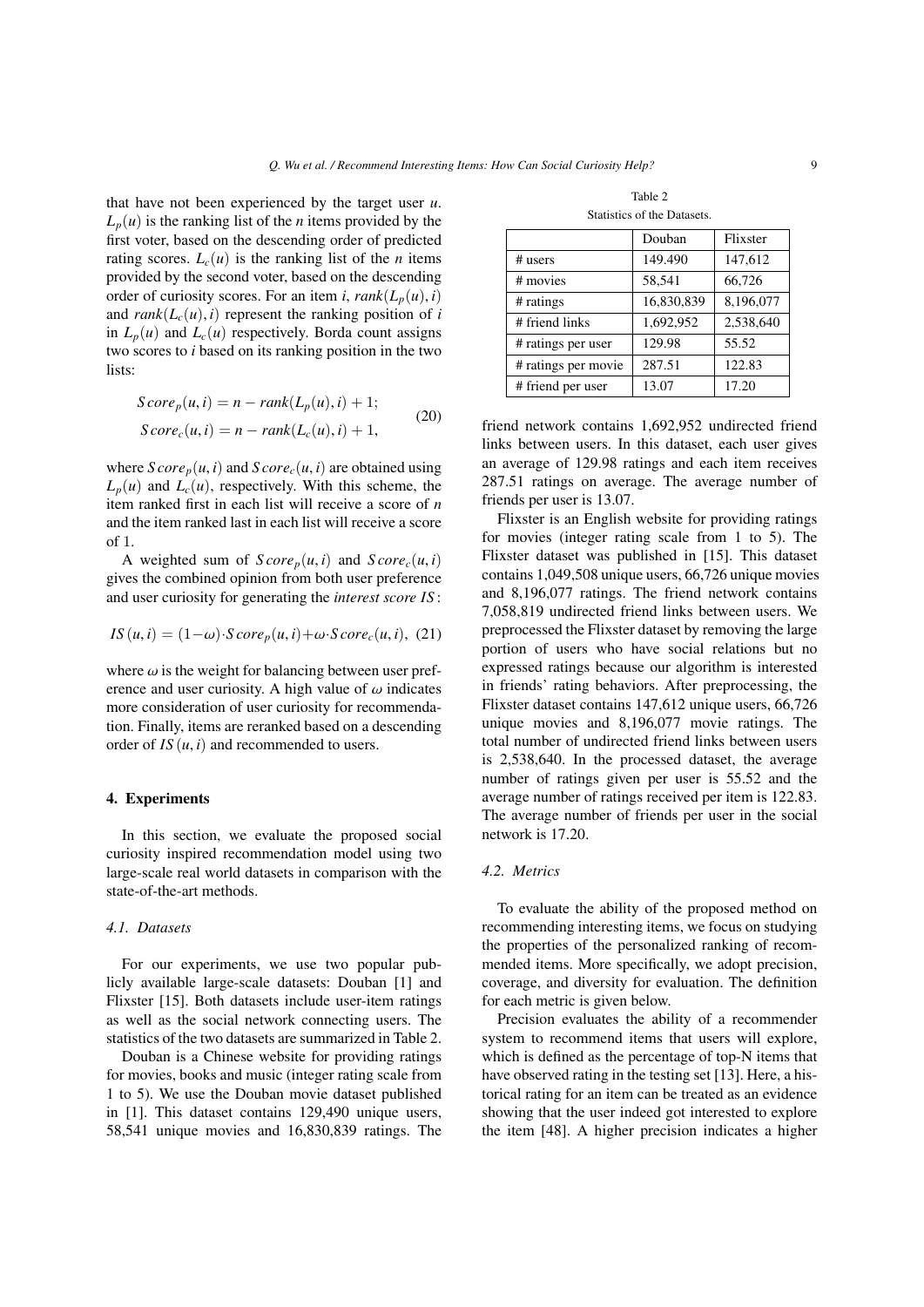chance that the user will explore the recommended items and finally give ratings for them. Therefore, precision can reflect to what extent the recommended items interest the user. Precision of a recommendation list is given by

$$
P(L(u)) = \frac{|\{i|i \in L(u) \land R(u,i) \in R_T(u)\}|}{|L(u)|} \times 100\%,
$$
\n(22)

where  $L(u)$  is the set of items recommended to a user  $u$ and  $R_T(u)$  is the set of ratings given by *u* in the testing set.

Coverage is defined as the percentage of items in the database that is covered by the top-N recommendations for all the target users. It is a system-level measure that reflects the ability of a recommender system on recommending those long-tail items [3]. Coverage is also known as the aggregate diversity [29], given by:

$$
C = \frac{|\bigcup_{u \in U} L(u)|}{Total} \times 100\%,\tag{23}
$$

where  $\bigcup$  is the operator that takes the union of sets, | · | returns the cardinality of a set and *T otal* is the total number of items in the recommender system.

Diversity is defined as the average dissimilarity between all pairs of the top-N items [14]. Let  $U(i, j)$ represent the set of users who have rated both items *i* and *j*. The dissimilarity between two items *i* and *j* is determined by the dissimilarity between ratings given to them by the set of users who have rated both, given by:

$$
D(i, j) = \frac{\sum_{u \in U(i,j)} (\frac{abs(R(u,i) - R(u,j))}{R_m})}{|U(i, j)|},
$$
 (24)

where  $R_m$  is the maximum rating scale difference. Diversity reflects the ability of a recommender system on recommending idiosyncratic items.

# *4.3. Methods and Parameter Settings*

In the experiments, the following methods are compared, including the baseline MF method [18], the ranking methods [4], and the social curiosity method proposed in this work, which are explained as below:

1. MF: Matrix Factorization method [43], the baseline.

Table 3 Parameters of Gaussian MFs.

| d                       | VL             | L              | M   | H            | <b>VH</b> |  |  |
|-------------------------|----------------|----------------|-----|--------------|-----------|--|--|
| $\overline{x}_1^d$      |                | $\overline{0}$ | 0.5 | 1            |           |  |  |
| $\overline{\sigma_i^d}$ |                | 0.1            | 0.1 | 0.1          |           |  |  |
| $\overline{x}^d_2$      |                | $\theta$       | 0.5 | 1            |           |  |  |
| $\overline{\sigma_i^d}$ |                | 0.1            | 0.1 | 0.1          |           |  |  |
| $\overline{x}_3^d$      |                | $\overline{0}$ | 0.5 | $\mathbf{1}$ |           |  |  |
| $\overline{\sigma_i^d}$ |                | 0.1            | 0.1 | 0.1          |           |  |  |
| $\overline{y}^d$        | $\overline{0}$ | 0.25           | 0.5 | 0.75         | 1         |  |  |
| $\sigma_{y}^{d}$        | 0.1            | 0.1            | 0.1 | 0.1          | 0.1       |  |  |
|                         |                |                |     |              |           |  |  |

- 2. PopR: item popularity based ranking, which ranks items whose ratings are predicted above the ranking threshold  $T_H$  based on their popularity [4].
- 3. AbsLikeR: item absolute likeability based ranking, which ranks items whose ratings are predicted above the ranking threshold  $T_H$  based on how many users liked them (i.e., rated the item above  $T_H$ ) [4].
- 4. RelLikeR: item relative likeability based ranking, which ranks items whose ratings are predicted above the ranking threshold  $T_H$  based on the percentage of the users who liked them (i.e., rated the item above  $T_H$ ) [4].
- 5. SC: the proposed social curiosity inspired recommendation method.

MF is the baseline method, which recommends items based on predicted ratings alone. The following three methods, PopR, AbsLikeR and RelLikeR are different ranking methods proposed in [4] to enhance recommendation coverage by reranking items according certain criteria.

For the MF parameters, we set the learning rate  $\gamma$ to 0.001, the regularization parameter  $\lambda$  to 0.02, and the latent factor dimension *d* to 10. For the ranking methods, the ranking threshold  $T_H$  is set to 3.5, which ensures that the recommended items are generally preferred by users. All the results are obtained based on top 10 recommendations. For the Fuzzy Logic parameters of the proposed method SC, the mean and standard deviation values for Gaussian MFs associated with the input and output fuzzy sets are empirically set as given in Table 3, and  $a_i$  is set to 0.2 for  $i = 1, 2, 3$ . The selection strategy for the weight  $\omega$  balancing between user preference and user curiosity will be discussed in the following subsection.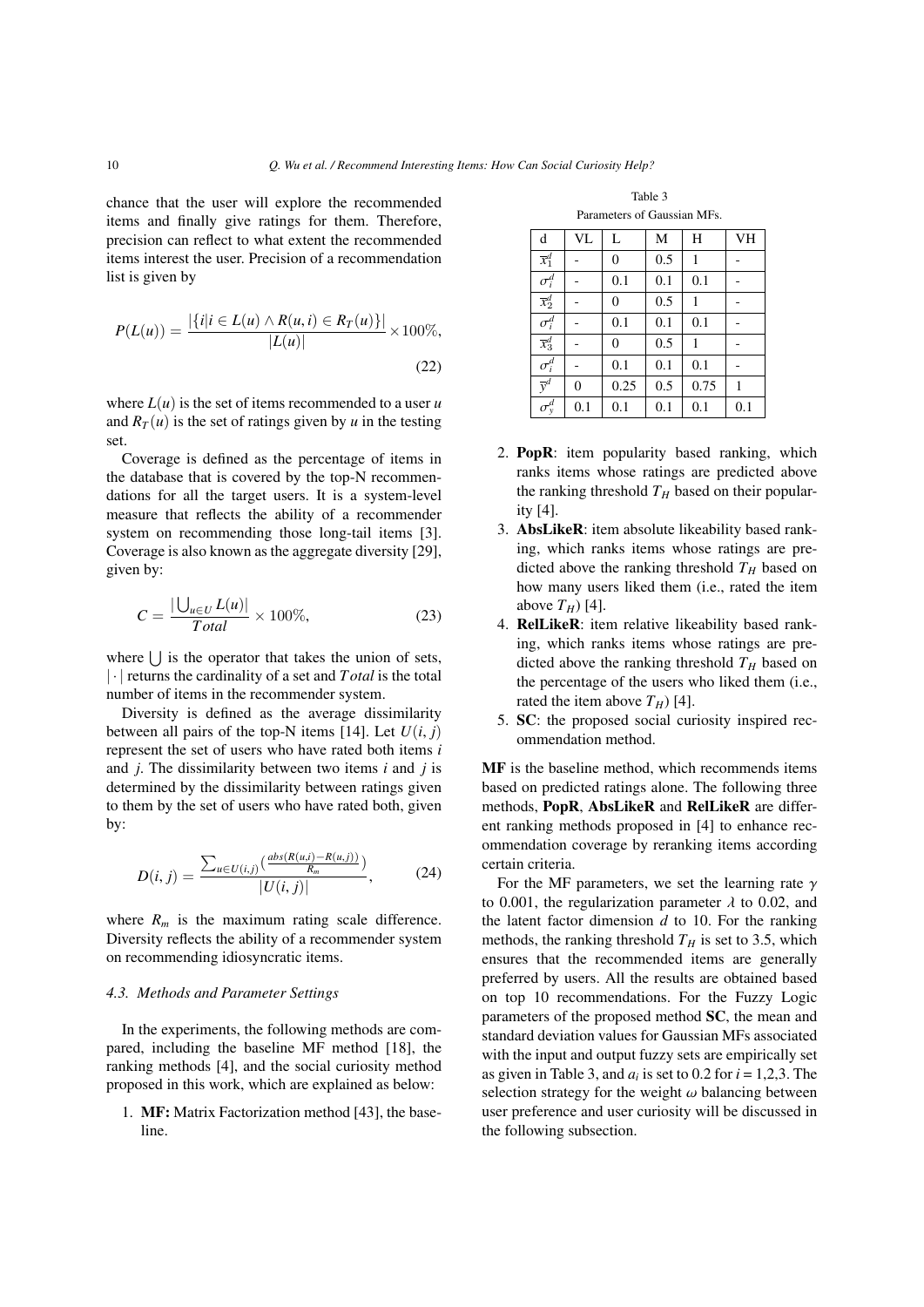

Fig. 3. Impact of  $\omega$  on the performance of SC

#### *4.4. Analysis of* ω

In this experiment, we empirically study the impact of the weight  $\omega$  for Borda count on the performance of the proposed method  $SC$ .  $\omega$  balances between user preferences and user curiosity when making recommendations. Intuitively, a higher value of  $\omega$  indicates that the proposed recommender system considers more of user curiosity for recommendations and thus incorporates more curiosity effects into the recommendation results. On the other hand, a lower value of  $\omega$ leads to a more similar list to the baseline method MF that uses only the estimated preference for ranking. In order to find the best performing  $\omega$ , we conduct grid search from 0 to 1 with an interval of 0.1 for both Douban and Flixster datasets.

The experimental results are shown in Figure 3. It can be observed from Figure 3 that the best performing  $\omega$  differs for different metrics. Taking the Douban dataset for example (Figure  $3(a)(b)(c)$ ), the best performing  $\omega$  for precision is 0.9, while for coverage and diversity is 1. This means that the impacts of curiosity on the three metrics are not equally strong. For douban dataset, curiosity has a strong impact on coverage and diversity as its value increases monotonously when  $\omega$  increases. In contrast, the trend for precision first climbs upwards and then goes downwards, which means that the best performing values could only be achieved when there is a balanced consideration between user preferences and user curiosity. Based on the above observations, in the following experiments, we report the results by the best performing  $\omega$ .

#### *4.5. Performance Comparison*

In this experiment, we compare the performance of the proposed curiosity inspired recommendation model with the state-of-the-art methods in terms of precision, coverage and diversity. The results are shown in Table 4, wherein the best performing values are highlighted in bold.

From Table 4, we can observe that the proposed social curiosity inspired method SC performs significantly better than all the state-of-the-art methods in terms of all the three evaluation metrics. Specifically, for Douban dataset, SC achieves the precision of 0.12, which is at least two magnitude levels higher than that of the baseline MF and the ranking methods PopR, AbsLikeR and RelLikeR. The baseline method and the ranking methods have rather low values of preci-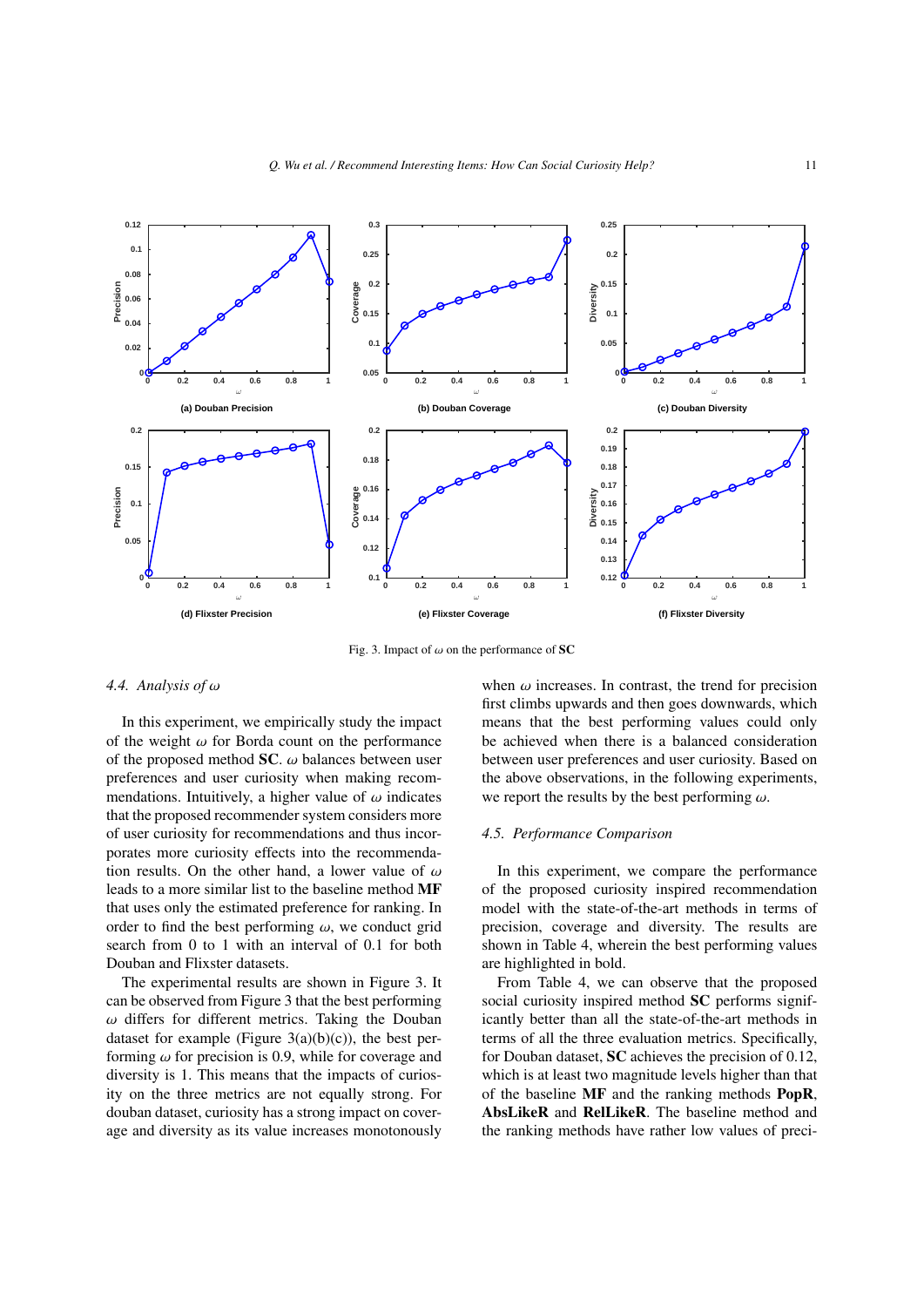| <b>Dataset</b> | <b>Metrics</b> | <b>Baseline</b> |          | Proposed        |                 |           |
|----------------|----------------|-----------------|----------|-----------------|-----------------|-----------|
|                |                | MF              | PopR     | <b>AbsLikeR</b> | <b>RelLikeR</b> | <b>SC</b> |
| Douban         | Precision      | $6.6e-5$        | $1.7e-5$ | $2.1e-5$        | $9.2e-5$        | 0.12      |
|                | Coverage       | 0.09            | 0.12     | 0.14            | 0.19            | 0.24      |
|                | Diversity      | $0.2e-3$        | $2.9e-4$ | 0.02            | 0.02            | 0.24      |
| Flixster       | Precision      | 0.01            | 0.01     | 0.01            | 0.01            | 0.12      |
|                | Coverage       | 0.11            | 0.13     | 0.15            | 0.16            | 0.19      |
|                | Diversity      | 0.12            | 0.08     | 0.08            | 0.12            | 0.20      |

Table 4 Performance comparison with the state-of-the-art methods.

sion, which means that they could seldom recommend items that have observed ratings in the testing set. The observed ratings in the testing set, no matter low or high, are evidences showing that users indeed got interest in watching those movies. Hence, the values of precision demonstrate that the proposed method is much more efficient in predicting items that users may have the intention to watch. Similarly, SC achieves the coverage of 0.24 and diversity of 0.24, which is also remarkably higher than the baseline MF and ranking methods PopR, AbsLikeR and RelLikeR. It demonstrates that SC is much more efficient in recommending long-tail items (reflected by high coverage value) and idiosyncratic items (reflected by high diversity value).

# *4.6. Impact of Friend Degree*

As the proposed method is closely related to the behavior of the target user's friends, it is worth analyzing the impact of the number of friends, i.e., friend degree, on the recommendation results. In our experiments, we separate users into 6 degree groups: the first group consists of users with degrees from 1 to 20, the second group from 21 to 40, the third group from 41 to 60, the fourth group from 61 to 80, the fifth group from 81 to 100, and the sixth group above 100. We do not continue dividing users with degree above 100 into groups because users with degree above 120 represent less than 1% of the total number of users in the dataset. Since the number of users decreases in larger degree groups, to make the comparisons fair, we randomly select 1000 users from each degree group to report the coverage value.

The experimental results are shown in Figure 4. It can be observed from Figure 4 that the social curiosity methods consistently outperform all the other methods in terms of all the three evaluation metrics across all the degree groups for both datasets. It confirms the superior performance of the social curiosity methods on recommending interesting items that users may want to explore and finally give ratings to. It can be clearly seen from Figure 4(d) that the ranking methods even perform worse than the baseline method for precision in Flixster dataset. By comparing Figure 4(c) and 4(f), it can be also seen that the performance of ranking methods on diversity depends on the datasets being used. For example, the AbsLikeR and RelLikeR perform better than the baseline method in terms of diversity in Douban dataset but perform worse in Flixster dataset. In summary, the experimental results demonstrate that the social curiosity methods show overall robust performance for all three metrics in different degree groups.

Let us analyze the impact of friend degree. It can be observed from Figure  $4(a)(c)(d)(f)$  that there is a general increasing trend for the precision and diversity of SC as degree increases. However, there is no such a trend observed for the baseline method MF or the ranking methods. The performance of MF and the ranking methods stays similar for all the degree groups. On the contrary, Figure 4(b)(e) show that the coverage value tends to decline when degree increases. This empirically shows that when friend circle is large, those highly curiosity-stimulating movies tend to be repetitively recommended to a large proportion of users who are mutually friends, which leads to a decreasing trend of the coverage value as degree increases.

The experimental results empirically show that the proposed approach remarkably enhance recommendation precision, coverage and diversity. From an intuitive point of view, the proposed approach can achieve such improvements because it not only relies on the similarity information as commonly adopted by traditional recommendation techniques but also considers the social curiosity information for recommendation. The incorporation of such curiosity information makes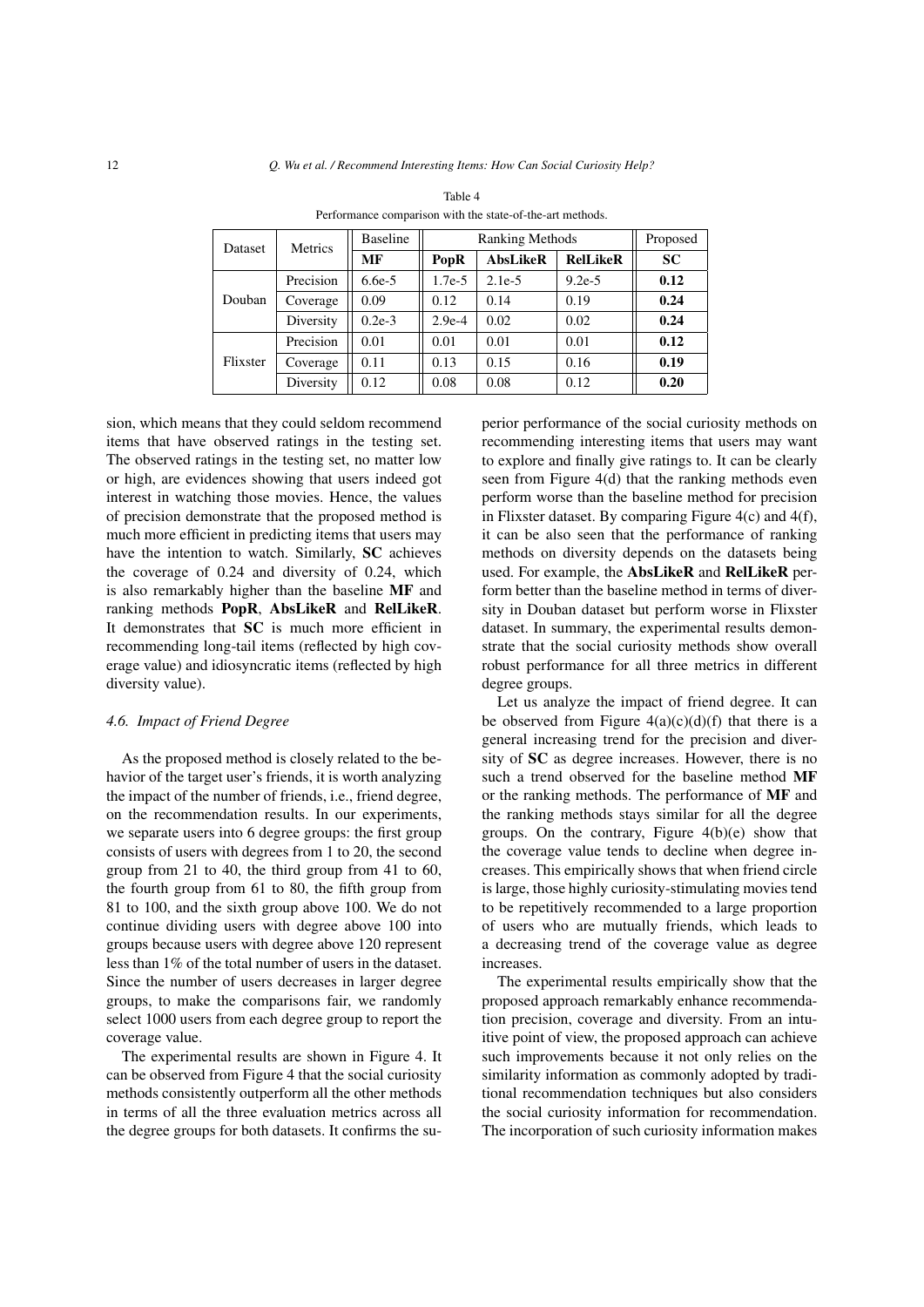

Fig. 4. Impact of friend degree on algorithm performance

the items that elicit the user's interests rather than the ones best match the user's usual preferences be ranked at top.

# 5. Conclusion

This paper first highlighted the importance for recommender systems to recommend interesting items that are able to elicit users' motivation to explore. Traditional recommender systems did not consider user motivation when making recommendations and thus may recommend items that matches users' preferences but may not be interesting enough to motivate them to explore. In this work, we study the interestingness of recommendations through the lens of social curiosity, an intrinsic motivation that drives human beings to actively explore in a social environment. We proposed a recommendation model that evaluates the interestingness of an item through the combination of both users' personal preferences and their social curiosity. To achieve this goal, we proposed a novel computational model for estimating user curiosity, by modeling three curiosity-stimulating factors, including surprise, uncertainty and conflict. The experimental results highlighted that the proposed recommendation model significantly enhances precision, coverage and diversity in comparison with other state-of-the-art methods.

For future work, we plan to study the impact of data sparsity on the performance of the proposed social curiosity inspired recommendation model. As data sparsity may lead to inaccurate rating predictions, it may then affect the accuracy of our curiosity estimation model. To investigate the impact of social curiosity on cold start problem is another possible direction. For cold start problem, as there is little information available to predict users' interest, social curiosity can be an important source to make recommendations for new users to a system.

# Acknowledgments

This research is supported by the National Research Foundation, Prime Minister's Office, Singapore under its IDM Futures Funding Initiative. This research is also partially supported by the NTU-PKU Joint Research Institute, a collaboration between Nanyang Technological University and Peking University that is sponsored by a donation from the Ng Teng Fong Charitable Foundation.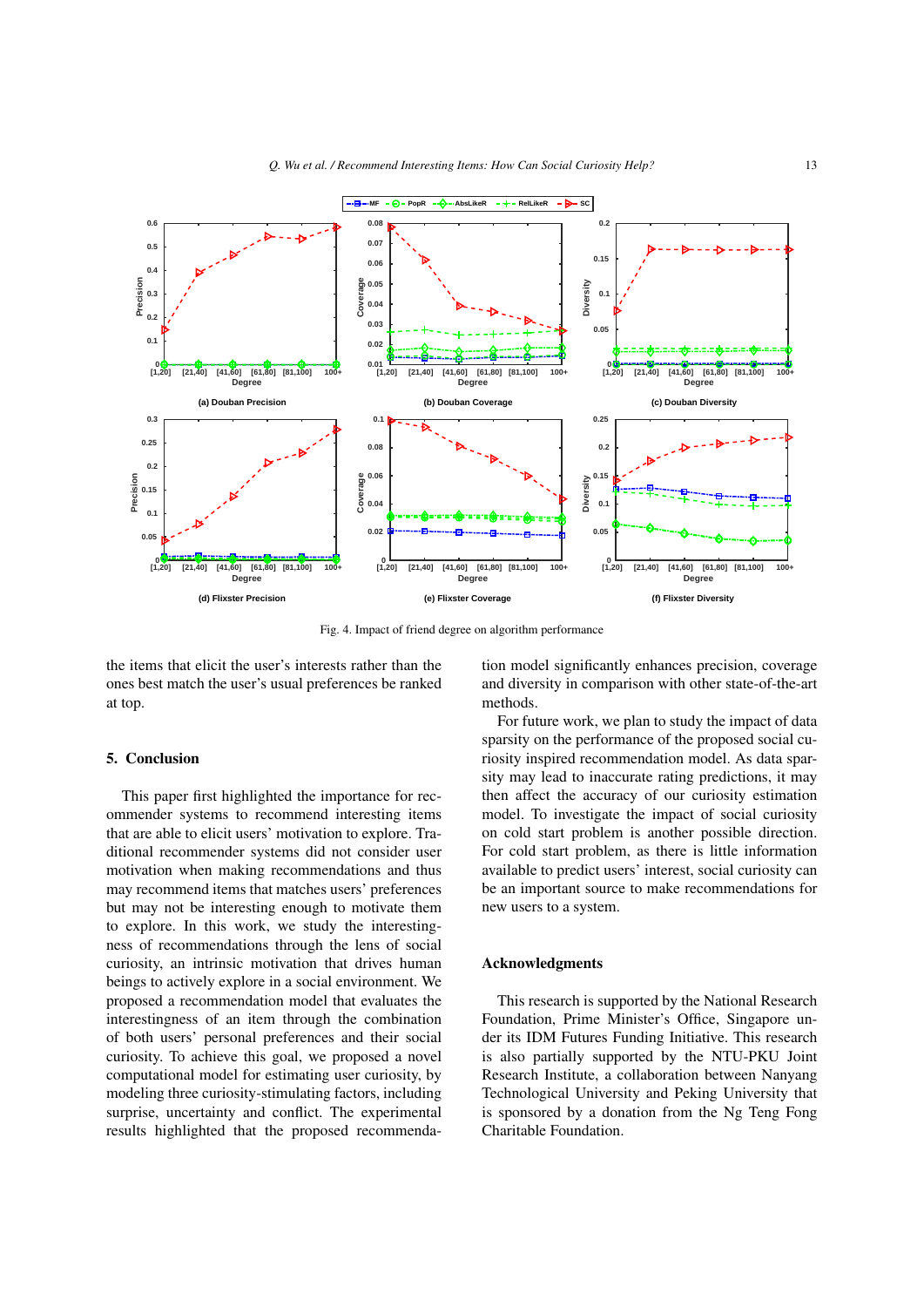# References

- [1] H. Ma, D. Zhou, C. Liu, M.R. Lyu, I. King, *Recommender systems with social regularization*, In Proceedings of ACM International Conference on Web Search and Data Mining (WSDM'11), pages 287–296, 2011.
- [2] P. Resnick, H.R. Varian, *Recommender systems*, Communications of the ACM, 40(3):56–58, 1997.
- [3] J.L. Herlocker, J.A. Konstan, L.G. Terveen, J.T. Riedl, *Evaluating collaborative filtering recommender systems*, ACM Transactions on Information Systems (TOIS), 22(1):5–53, 2004.
- [4] G. Adomavicius, Y. Kwon, *Improving aggregate recommendation diversity using ranking-based techniques*, IEEE Transactions on Knowledge and Data Engineering, 24(5):896–911, 2012.
- [5] P.J. Silvia, *Interest-The curious emotion*, Current Directions in Psychological Science, 17(1):57–60, 2008.
- [6] Q. Wu, C. Miao, *Curiosity: From psychology to computation*, ACM Computing Surveys, 46(2):18, 2013.
- [7] B. Renner, *Curiosity about people: The development of a social curiosity measure in adults*, Journal of Personality Assessment, 87(3):305–316, 2006.
- [8] D.E. Berlyne,*Conflict, arousal, and curiosity*, McGraw-Hill Book Company, 1960.
- [9] Q. Wu, S. Liu, C. Miao, Y. Liu, C. Leung, *A social curiosity inspired recommendation model to improve precision, coverage and diversity*, In Proceedings of IEEE/ACM/WIC International Conference on Web Intelligence (WI'16), pages 240–247, 2016.
- [10] Q. Wu, S. Liu, and C. Miao, *Modeling uncertainty driven curiosity for social recommendation*, In Proceedings of IEEE/ACM/WIC International Conference on Web Intelligence (WI'17), page in press, 2017.
- [11] L. Wang, *A course in fuzzy systems*, Prentice-Hall press, 1999.
- [12] M.V. Erp, L. Schomaker, *Variants of the borda count method for combining ranked classifier hypotheses*, In the Seventh Workshop on Frontiers in Handwrting Recognition, 2000.
- [13] J.Bobadilla, F. Ortega, A. Hernando, A. Gutiérrez, *Recommender systems survey*, Knowledge-Based Systems, 46:109– 132, 2013.
- [14] K. Bradley, B. Smyth, *Improving recommendation diversity*, In Proceedings of International Conference on Artificial Intelligence and Computer Science (AICS'01), pages 75–84, 2001.
- [15] M. Jamali, M. Ester, *A transitivity aware matrix factorization model for recommendation in social networks*, In Proceedings of International Joint Conference on Artificial Intelligence (IJ-CAI'11), pages 2644–2649, 2011.
- [16] J.L. Herlocker, J.A. Konstan, A. Borchers, J. Riedl, *An algorithmic framework for performing collaborative filtering*, In Proceedings of International ACM SIGIR Conference on Research and Development in Information Retrieval (SIGIR'99), pages 230–237, 1999.
- [17] M. Li, B. Dias, W.E. Deredy, P.J.G. Lisboa, *A probabilistic model for item-based recommender systems*, In Proceedings of The ACM Recommender Systems Conference (RecSys'07), pages 129–132, 2007.
- [18] M. Wu, *Collaborative filtering via ensembles of matrix factorizations*, In Proceedings of KDD Cup and Workshop, pages 43– 47, 2007.
- [19] P. Massa, P. Avesani, *Trust-aware collaborative filtering for recommender systems*, On the Move to Meaningful Internet Systems, pages 492–508, 2004.
- [20] P. Symeonidis, E. Tiakas, Y. Manolopoulos, *Product recommendation and rating prediction based on multi-modal social networks*, In Proceedings of The ACM Recommender Systems Conference (RecSys'11), pages 61–68, 2011.
- [21] X. Amatriain, J.M. Pujol, N. Tintarev, N. Oliver, *Rate it again: increasing recommendation accuracy by user re-rating*, In Proceedings of The ACM Recommender Systems Conference (RecSys'09), pages 173–180, 2009.
- [22] A. Kohrs, B. Merialdo, *Clustering for collaborative filtering applications*,Computational Intelligence for Modelling, Control & Automation, 1999.
- [23] N.N. Liu, Q. Yang, *Eigenrank: a ranking-oriented approach to collaborative filtering*, In Proceedings of International ACM SI-GIR Conference on Research and Development in Information Retrieval (SIGIR'08), pages 83–90, 2008.
- [24] M. Zhang, N. Hurley, *Avoiding monotony: improving the diversity of recommendation lists*, In Proceedings of The ACM Recommender Systems Conference (RecSys'08), pages 123– 130, 2008.
- [25] C.N. Ziegler, S.M. McNee, J.A. Konstan, G. Lausen, *Improving recommendation lists through topic diversification*, In Proceedings of International World Wide Web Conference (WWW'05), pages 22–32, 2005.
- [26] M. Ge, C.D. Battenfeld, D. Jannach, *Beyond accuracy: Evaluating recommender systems by coverage and serendipity*, In Proceedings of The ACM Recommender Systems Conference (RecSys'10), pages 257–260, 2010.
- [27] G. Lekakos, P. Caravelas, *A hybrid approach for movie recommendation*, Multimedia Tools and Applications, 36(1-2):55–70, 2008.
- [28] A. Sieg, B. Mobasher, R. Burke, *Improving the effectiveness of collaborative recommendation with ontology-based user profiles*, In Proceedings of the International Workshop on Information Heterogeneity and Fusion in Recommender Systems (HetRec'10), pages 39–46, 2010.
- [29] P. Adamopoulos, A. Tuzhilin, *On unexpectedness in recommender systems: Or how to expect the unexpected*, In Proceeding of The ACM Recommender Systems conference (Rec-Sys'11), pages 11–18, 2011.
- [30] L. Iaquinta, M.D. Gemmis, P. Lops, G. Semeraro, M. Filannino, P. Molino, *Introducing serendipity in a content-based recommender system*, In Proceedings of International Conference on Hybrid Intelligent Systems(HIS'08), pages 168–173, 2008.
- [31] N. Kawamae, *Serendipitous recommendations via innovators*, In Proceedings of International ACM SIGIR Conference on Research and Development in Information Retrieval (SIGIR'10), pages 218–225, 2010.
- [32] G. Shani, A. Gunawardana, *Evaluating recommendation systems*, Recommender Systems Handbook, pages 257–297, 2011.
- [33] Y. Hijikata, T. Shimizu, S. Nishida, *Discovery-oriented collaborative filtering for improving user satisfaction*, In Proceedings of International Conference on Intelligent User Interfaces (IUI'09), pages 67–76, 2009.
- [34] L.-T. Weng, Y. Xu, Y. Li, R. Nayak, *Improving recommendation novelty based on topic taxonomy*, In Proceedings of International Conferences on Web Intelligence and Intelligent Agent Technology Workshops, pages 115–118, 2007.
- [35] T. Kashdan, *Curious?: Discover the missing ingredient to a fulfilling life*, William Morrow & Co, 2009.
- [36] J. Schmidhuber, *Developmental robotics, optimal artificial curiosity, creativity, music, and the fine arts*, Connection Science,